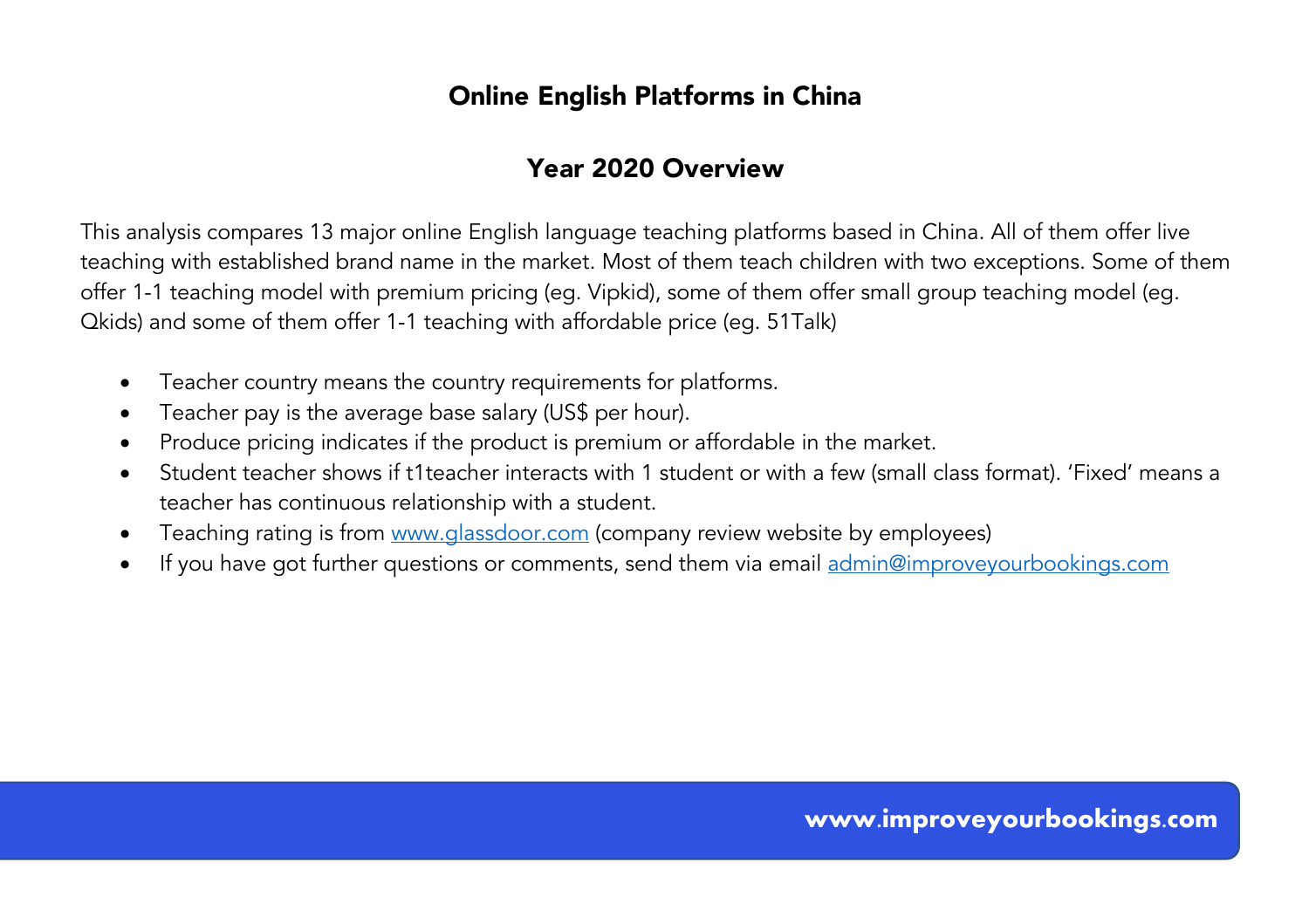# 1-1 premium English teaching platforms for children

| Platform                  | <b>Teacher</b><br>Country | <b>Teacher Pay</b><br>(s/hour) | Product<br><b>Pricing</b> | <b>Student</b><br><b>Teacher</b> | Teacher<br>Rating |
|---------------------------|---------------------------|--------------------------------|---------------------------|----------------------------------|-------------------|
| <b>VIPkid</b>             | SI 21                     | $14 - 16$                      | <u> ရွှေမြွှေ</u>         | $1 - 1$<br>Not fixed             | 3.6               |
| <b>Dada</b><br><b>ABC</b> | SIDE SKEEPE               | 17                             | ရြံရြှိရြှ                | $1 - 1$<br>Fixed                 | 2.4               |
| Gogo<br>Kid               | SIM                       | 19                             | ရှိမြို့ရှိ               | $1 - 1$<br>Not fixed             | 2.6               |
| YiYi<br>English           | SE D                      | $15 - 20$                      | ၛႄၛႄၘၛ                    | $1 - 1$<br><b>Fixed</b>          | 2.6               |
| <b>WayPal</b>             | XK                        | $8 - 13$                       |                           | $1 - 1$<br><b>Fixed</b>          | 3.6               |

www.improveyourbookings.com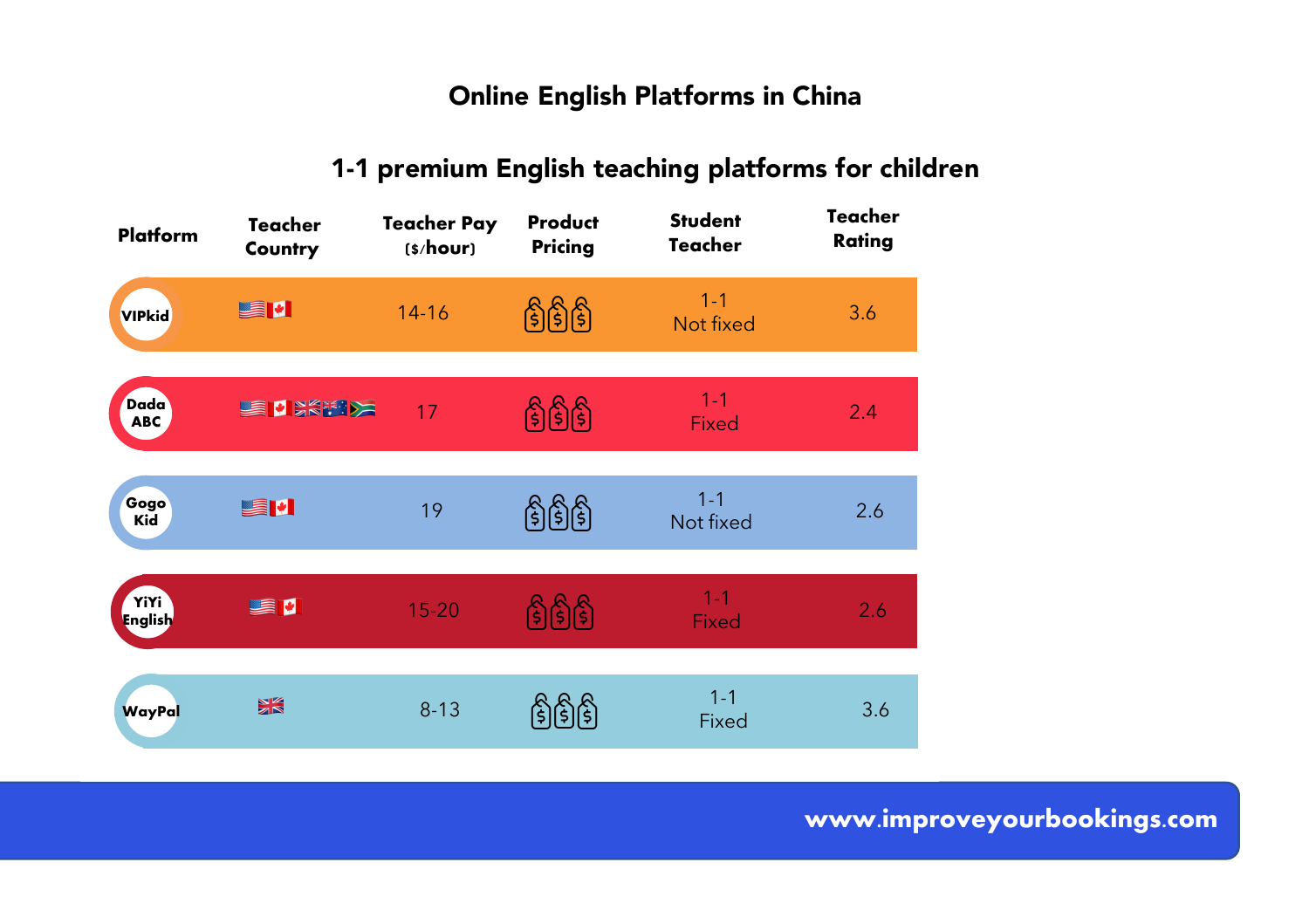# Small class premium English teaching platforms for children

| Platform                  | Teacher<br>Country | Teacher Pay<br>(s/hour) | Product<br>Pricing | <b>Student</b><br><b>Teacher</b> | Teacher<br>Rating |
|---------------------------|--------------------|-------------------------|--------------------|----------------------------------|-------------------|
| Whales<br><b>English</b>  | <b>SIMBRO</b>      | $18 - 26$               | (3<br>ŝ            | Small group<br>Fixed             | 3.7               |
| <b>Bite</b><br><b>ABC</b> | <b>SPINGER</b>     | 14-25                   | (န်)<br> \$        | Small group<br>Fixed             |                   |
| <b>VIPjr</b>              | <b>国内联科区</b>       | $9 - 16$                | ဇြို<br>ြိ         | Small group<br>Fixed             | 3.1               |
| Beda<br>kid               | SIMIK              | 14                      | ဇြ<br>ြ            | Small group<br>Fixed             | ?                 |
| <b>QKids</b>              | e d                | $16 - 20$               | ဇြို<br> \$        | Small group<br><b>Not Fixed</b>  | 4.2               |
| Magic<br>Ears             | e d                | $16 - 20$               | ဇြိ                | Small group<br><b>Not Fixed</b>  | 3.5               |

www.improveyourbookings.com